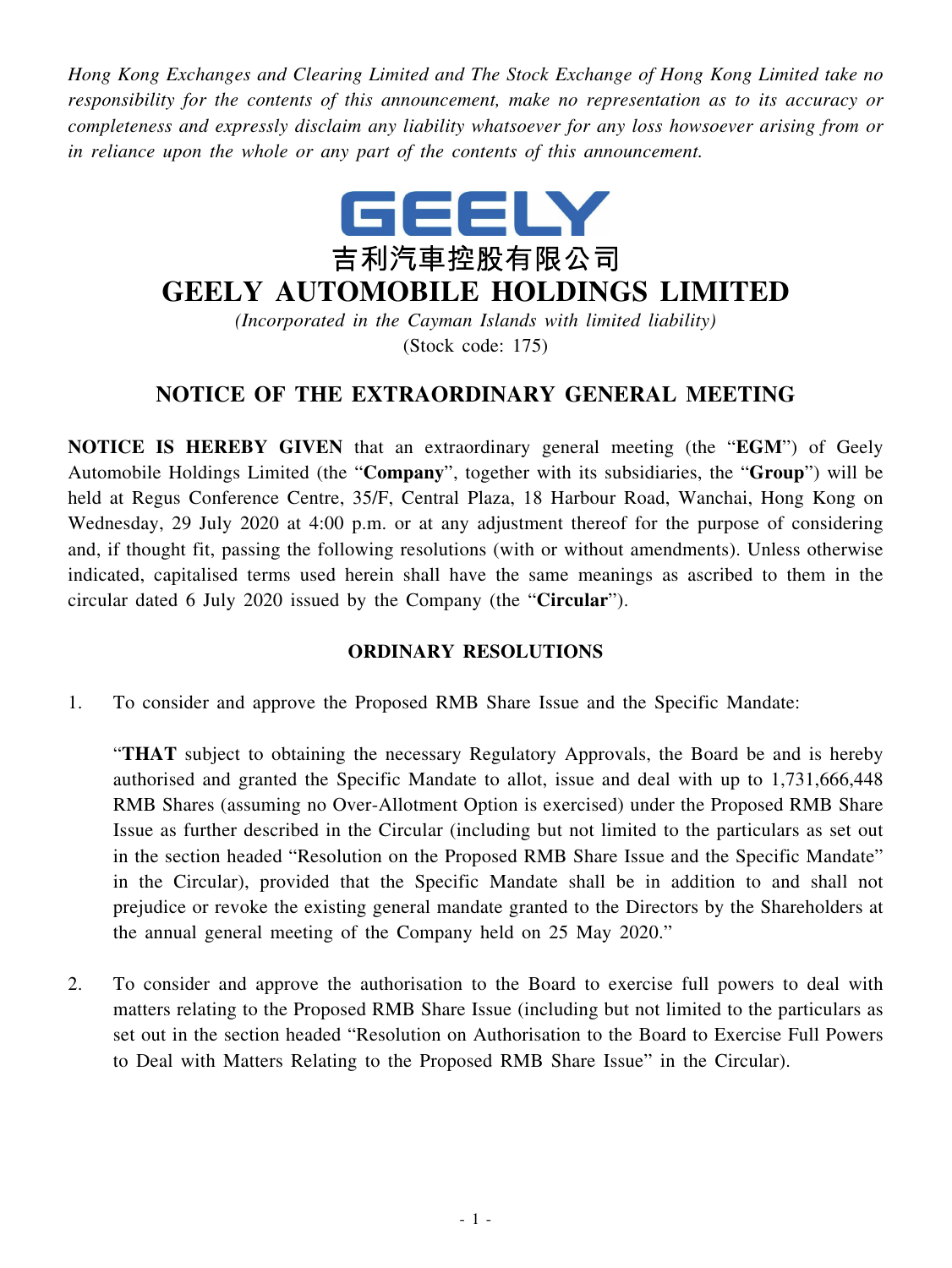- 3. To consider and approve the plan for distribution of profits accumulated before the Proposed RMB Share Issue (including but not limited to the particulars as set out in the section headed "Resolution on the Plan for Distribution of Profits Accumulated before the Proposed RMB Share Issue" in the Circular).
- 4. To consider and approve the dividend return plan for the three years after the Proposed RMB Share Issue in the form as set forth in Appendix I to the Circular.
- 5. To consider and approve the undertakings and the corresponding binding measures in connection with the Proposed RMB Share Issue (including but not limited to the particulars as set out in the section headed "Resolution on the Undertakings and the Corresponding Binding Measures in connection with the Proposed RMB Share Issue" in the Circular).
- 6. To consider and approve the policy for stabilisation of the price of the RMB Shares for the three years after the Proposed RMB Share Issue in the form as set forth in Appendix II to the Circular.
- 7. To consider and approve the use of proceeds from the Proposed RMB Share Issue (including but not limited to the particulars as set out in the section headed "Resolution on the Use of Proceeds from the Proposed RMB Share Issue" in the Circular).
- 8. To consider and approve the remedial measures for the potential dilution of immediate returns by the Proposed RMB Share Issue and the corresponding undertakings in the form as set forth in Appendix III to the Circular.
- 9. To consider and approve the adoption of policy governing the procedures for the holding of general meetings in the form as set forth in Appendix V to the Circular which will become effective on the date of the listing of the RMB Shares on the Sci-Tech Board.
- 10. To consider and approve the adoption of policy governing the procedures for the holding of Board meetings in the form as set forth in Appendix VI to the Circular which will become effective on the date of the listing of the RMB Shares on the Sci-Tech Board.

## **SPECIAL RESOLUTION**

11. To consider and approve the amendments to the Memorandum and Articles of Association:

"**THAT** subject to and conditional upon the passing of ordinary resolution numbered "1" above:

(1) the amendments to the Memorandum and Articles of Association as set forth in Appendix IV to the Circular be and are hereby approved;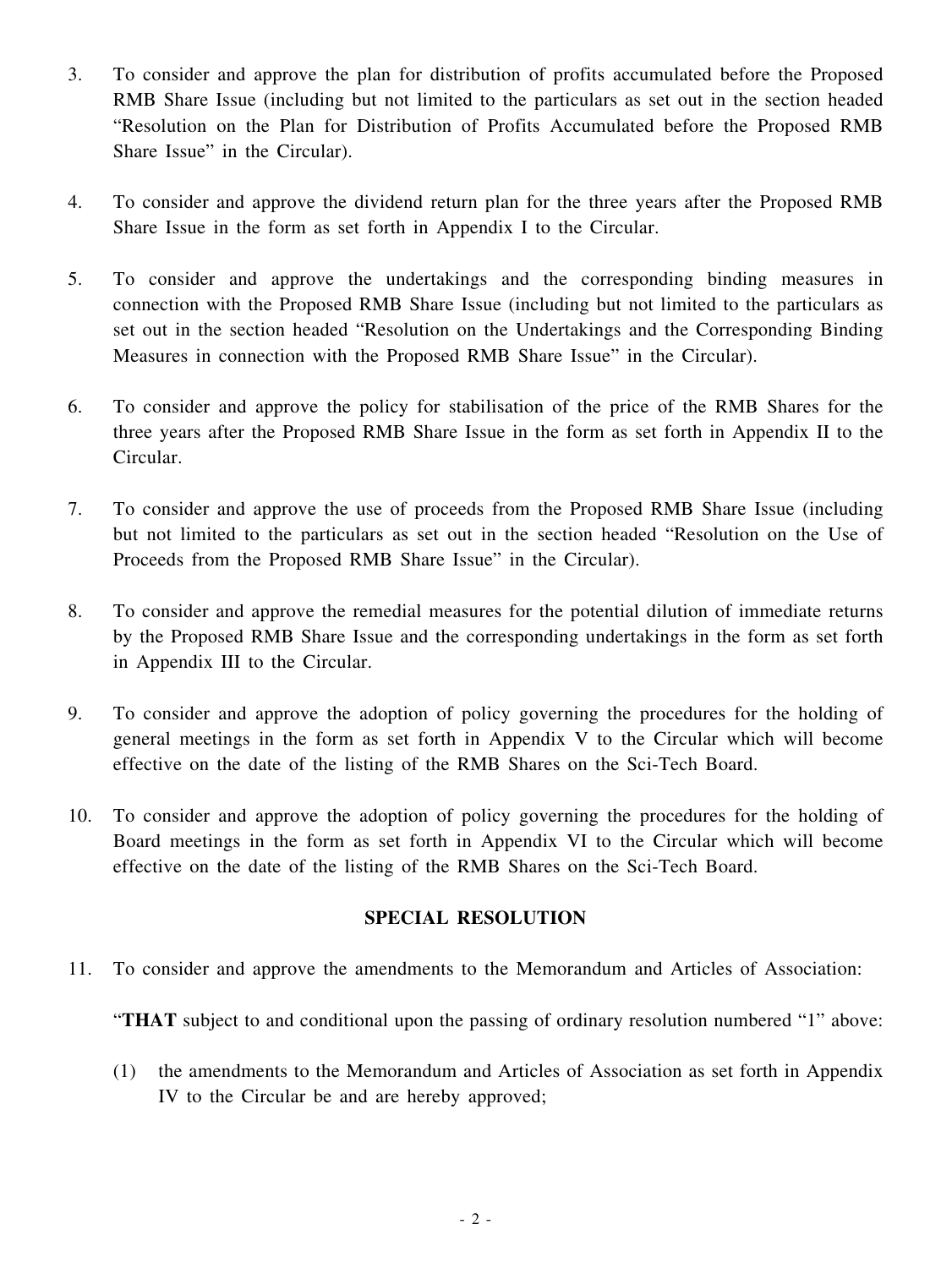- (2) the amended and restated memorandum of association of the Company reflecting the amendments referred to in sub-paragraph (1) above in the form tabled at the EGM, marked "**A**" and for the purpose of identification signed by a Director be approved and the same be adopted in substitution for and to the exclusion of the existing memorandum of association of the Company with effect from the date of listing of the RMB Shares on the Sci-Tech Board;
- (3) the amended and restated articles of association of the Company reflecting the amendments referred to in sub-paragraph (1) above in the form tabled at the EGM, marked "**B**" and for the purpose of identification signed by a Director be approved and the same be adopted in substitution for and to the exclusion of the existing articles of association of the Company with effect from the date of listing of the RMB Shares on the Sci-Tech Board; and
- (4) any Director or officer of the Company be and is hereby authorised to carry out and take all actions necessary and to sign all necessary documents in connection with or to give effect to the resolutions above."

By order of the Board **Geely Automobile Holdings Limited Li Shu Fu** *Chairman*

Hong Kong, 6 July 2020

*Notes:*

- (1) Any shareholder of the Company (the "**Shareholder**") entitled to attend and vote at the meeting is entitled to appoint one or more proxies to attend and vote instead of him. A proxy need not be a Shareholder.
- (2) In order to be valid, a proxy form in the prescribed form together with the power of attorney or other authority (if any) under which it is signed, or a notarially certified copy of that power of authority, must be deposited at the Company's Hong Kong share registrar and transfer office, Union Registrars Limited, at Suites 3301-04, 33/F., Two Chinachem Exchange Square, 338 King's Road, North Point, Hong Kong not less than 48 hours before the time fixed for holding the EGM or any adjournment thereof.
- (3) In case of joint shareholdings, the vote of the senior joint Shareholder who tenders a vote, whether in person or by proxy, will be accepted to the exclusion of the votes of the other joint Shareholder(s) and for this purposes seniority will be determined by the order in which the names stand in the register of members of the Company in respect of the joint shareholding.
- (4) In order to ascertain the entitlements of the Shareholders to attend the EGM, the register of members of the Company will be closed from Friday, 24 July 2020 to Wednesday, 29 July 2020 (both days inclusive), during which period no transfer of Shares of the Company will be effected. To be eligible to